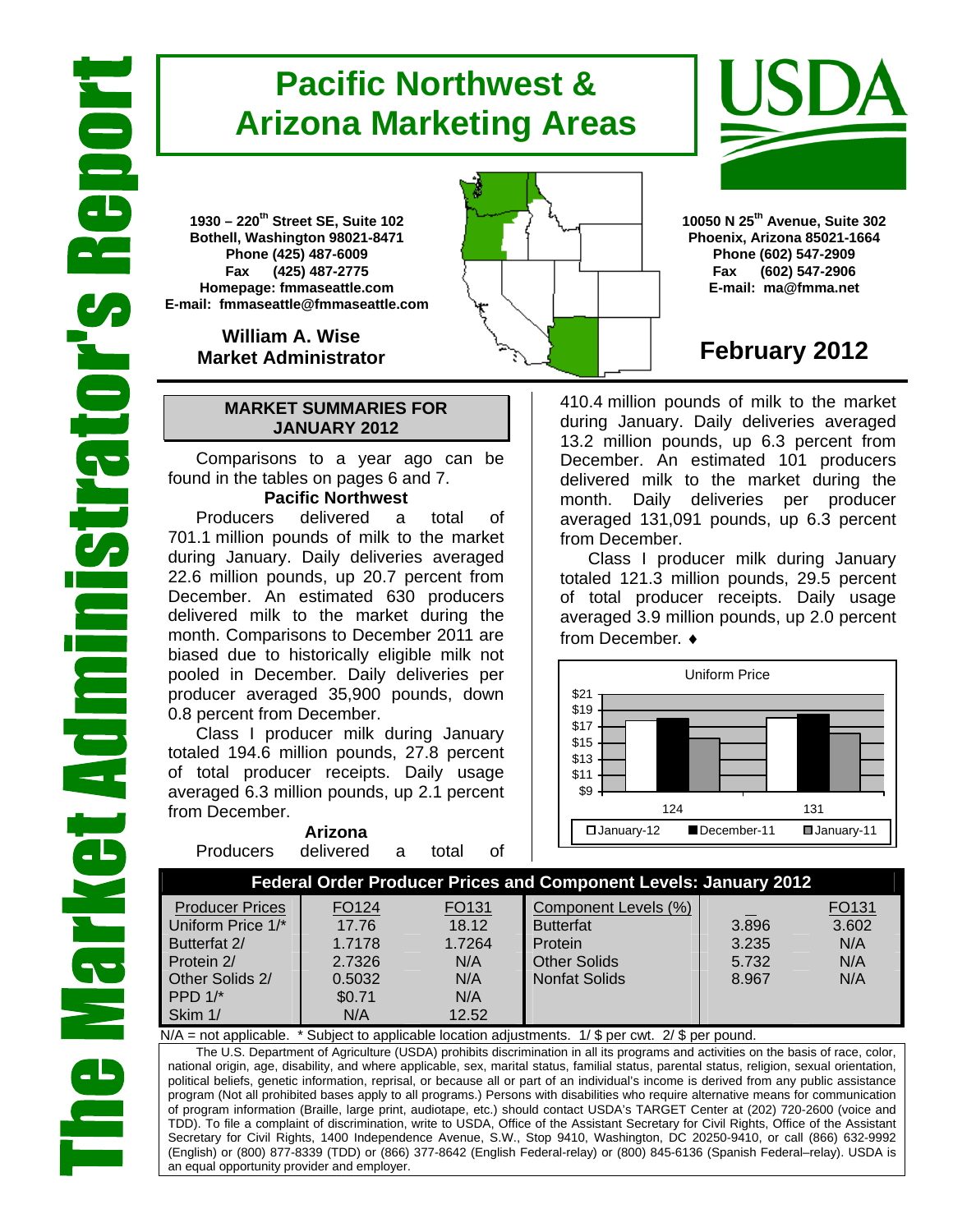### **JANUARY 2012 CLASS PRICES**

January 2012 non-advanced Class Prices were calculated using NASS commodity price surveys from December 31, 2011, January 7, 14, 21, and 28, 2012. Component prices for the month are \$2.7326 per pound of protein, \$1.7178 per pound of butterfat, \$0.5032 per pound of other solids, and \$1.2141 per pound of nonfat solids.

January 2012 Class III and IV prices at 3.5% butterfat are \$17.05 and \$16.56 per hundredweight, respectively. The January Class III price compared to December is down \$1.72. The Class III price is \$3.57 higher than in January 2011.

Class II butterfat was announced at \$1.7248 per pound. Class I skim and butterfat and Class II skim prices for January 2012 were announced on December 23, 2011. The Class II price at 3.5% butterfat is \$17.67 for January 2012.

|                 | <b>FINAL: NASS COMMODITY PRICES</b> |          |            |
|-----------------|-------------------------------------|----------|------------|
|                 | December                            | January  | Change     |
| Cheese*         | \$1.8070                            | \$1.6097 | $-$0.1973$ |
| <b>Butter</b>   | \$1.6119                            | \$1.5900 | $-$0.0219$ |
| Nonfat Dry Milk | \$1.4201                            | \$1.3942 | $-$0.0259$ |
| Whey            | \$0.6538                            | \$0.6876 | \$0.0338   |

\* The weighted average of barrels plus 3 cents and blocks.

**Current Commodity Prices - -** The NASS survey of cheddar cheese prices showed a net decrease in price received for 40-pound blocks and a decrease for 500-pound barrels. The survey of 40-pound blocks showed a net decrease of 4.73 cents between the January 14 and the February 11 surveys, to \$1.5311 per pound. The survey of 500 pound barrels (**adjusted to 38% moisture**) showed a decrease of 7.99 cents to \$1.5294 per pound.

The NASS butter price showed a net decrease of 8.37 cents between the weeks ending January 14 and February 11 from \$1.5828 per pound to \$1.4991 per pound.

The NASS nonfat dry milk showed a net decrease of 1.10 cents since mid-January to \$1.4039 per pound. The average price for NASS whey showed a decrease of 6.07 cents since mid-January to \$0.6414 per pound.

### **MARCH'S CLASS I PRICE ANNOUNCEMENT**

On February 17, the March 2012 Class I price was announced at \$18.20 for the Pacific Northwest Order and \$18.65 for the Arizona Order. The Class I price was calculated using NASS commodity price surveys from the weeks of February 4 and 11.

The March Class III and IV advance skim prices are \$10.96 and \$10.92 per hundredweight, respectively. The butterfat portion of the Class I mover decreased 8.15 cents from \$1.7170 to \$1.6355 per pound.

The March 2012 Class II skim and nonfat solids prices were also announced on February 17. The skim price is \$11.62 per hundredweight, and the nonfat solids price is \$1.2911 pound for all Federal orders.  $\bullet$ 

| <b>ADVANCED: NASS COMMODITY PRICES FOR</b><br><b>CLASS I PRICE CALCULATIONS</b> |          |          |            |  |  |  |  |  |
|---------------------------------------------------------------------------------|----------|----------|------------|--|--|--|--|--|
|                                                                                 | February | March    | Change     |  |  |  |  |  |
| Cheese*                                                                         | \$1.6052 | \$1.5553 | $-$0.0499$ |  |  |  |  |  |
| <b>Butter</b>                                                                   | \$1.5893 | \$1.5220 | $-$0.0673$ |  |  |  |  |  |
| Nonfat Dry Milk                                                                 | \$1.4155 | \$1.3930 | $-$0.0225$ |  |  |  |  |  |
| Whey                                                                            | \$0.6915 | \$0.6531 | $-$0.0384$ |  |  |  |  |  |

\* The weighted average of barrels plus 3 cents and blocks.

## **NATIONAL ORGANIC PROGRAM REQUESTS COMMENTS REGARDING BULK ORGANIC PRODUCTS**

On February 3, 2012, the National Organic Program (NOP) published draft guidance with request for comments. The draft guidance clarifies the certification requirements for handlers of unpackaged organic bulk commodities and specifies that handlers of bulk organic products including grain, soybeans, hay, milk and livestock must be certified or be covered under another operation's organic certification.

This draft guidance responds to a recommendation by the National Organic Standards Board, a citizen advisory board to the NOP. The full document can be viewed at http://www.ams.usda.gov/NOPDraftGuidance.  $\triangleleft$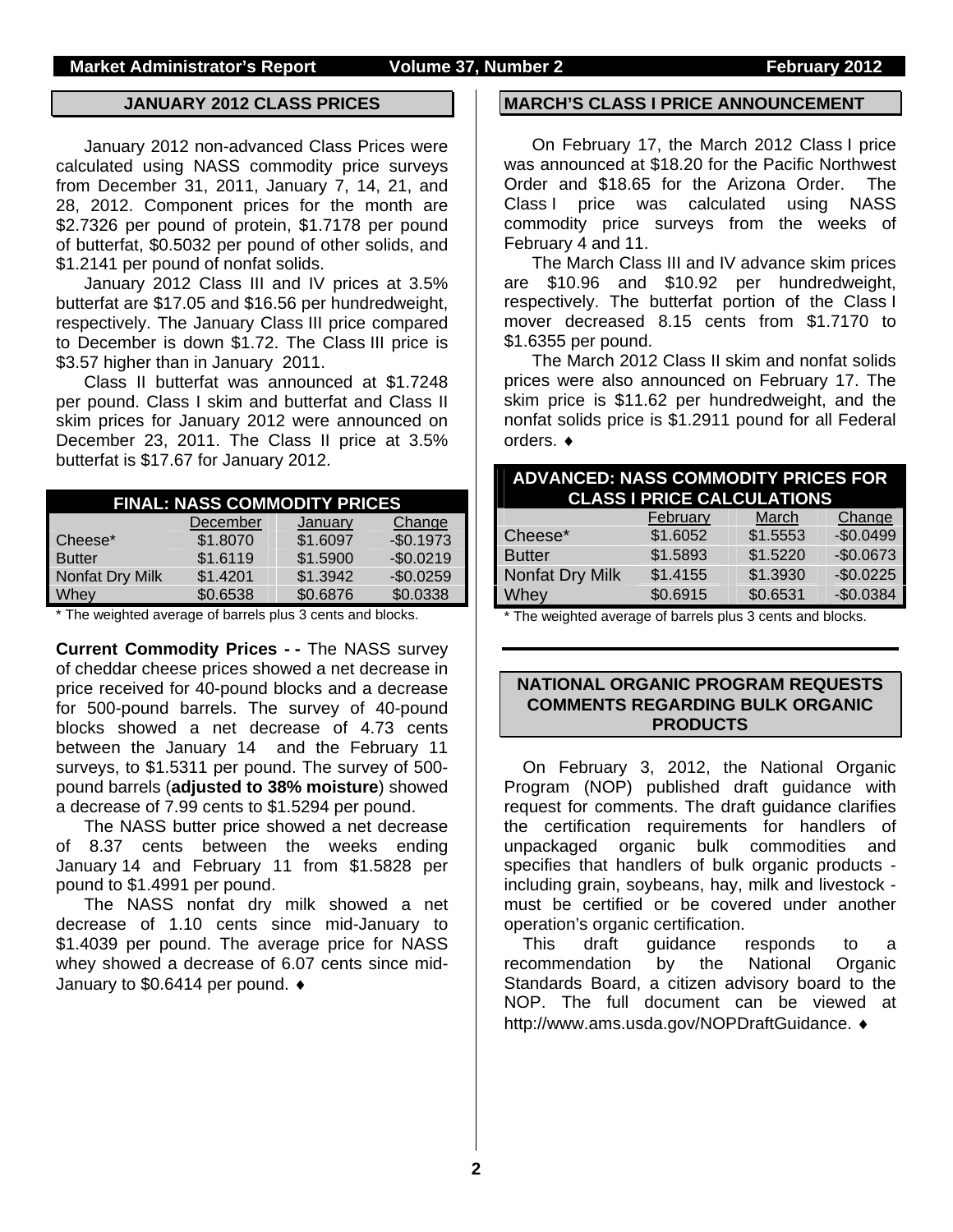### **Market Administrator's Report Volume 37, Number 2 February 2012**

# **USDA ISSUES FINAL RULE AMENDING DAIRY PRODUCT MANDATORY REPORTING PROGRAM**

On February 14, 2012, the U.S. Department of Agriculture issued a press release announcing a final rule amending the Dairy Product Mandatory Reporting Program as required by law.

The Mandatory Price Reporting Act of 2010 amends the Agricultural Marketing Act of 1946 to provide for the establishment of an electronic reporting system for manufacturers to report dairy product sales information for specific dairy products. The amendment further states that the Secretary shall publish the information obtained for the preceding week not later than 3:00 p.m. Eastern Time on Wednesday of each week.

"This market reporting program benefits dairy producers, processors, retailers, and consumers," said Robert Keeney, acting administrator of the Agricultural Marketing Service. "This change will provide dairy farmers with more timely information and streamline our process for reporting dairy product sales information."

This final rule includes regulatory changes for implementing the provisions of the Act. It transfers applicable data collection responsibilities from the National Agricultural Statistics Service to the Agricultural Marketing Service (AMS).

Manufacturers that process and market less than one million pounds of the specific dairy products per year are exempt from the reporting requirements. USDA uses the sales data reported to determine minimum class prices for milk marketed through the Federal Milk Marketing Order Program.

For additional information on the Dairy Product Mandatory Reporting Program, including the schedule of reports, please visit www.ams.usda .gov/AMSv1.0/DairyProductMandatoryReporting.

The final rule appeared in the February 15, 2012, *Federal Register*.

For additional information about the final rule, contact Joe Gaynor; Market Information Branch Chief, Dairy Programs, AMS, USDA, STOP-0232 Room 2977, 1400 Independence Ave., SW, Washington, DC 20250-0232; phone (202) 720- 9351; or e-mail at Joseph.Gaynor@ams.usda.gov.

 $\blacklozenge$ 

### **AMS RELEASE DATES**

 On February 15, 2012, the Agricultural Marketing Service (AMS) announced release dates for the Federal milk order program for price data applicable to April 2012 through September 2012. A table indicating the release dates has been mailed to interested parties and is also available via the market administrator's website at www.fmmaseattle.com/dates.htm. The prices will be released at 3:00 pm. EST/EDST on the applicable dates.

# **USDA GEARING UP TO CONDUCT 2012 CENSUS OF AGRICULTURE**

Surveys are now arriving in mailboxes around the nation to help identify all active farms in the<br>United States. The National Agricultural United States. The National Agricultural Classification Survey (NACS), which asks landowners whether or not they are farming and for basic farm information, is one of the most important early steps used to determine who should receive a 2012 Census of Agriculture report form. The Census of Agriculture, conducted every five years by the U.S. Department of Agriculture's National Agricultural Statistics Service (NASS), is a complete count of U.S. farms and ranches and the people who operate them.

NACS is required by law as part of the U.S. Census of Agriculture. By this same law, all information reported by individuals is kept confidential. NASS will mail the 2012 Census of Agriculture later this year and data will be collected into early 2013.

For more information about NACS, the Census of Agriculture, or to add your name to the Census mail list, visit www.agcensus.usda.gov.

# **USDA OFFERS MOBILE ACCESS AND MORE EFFICIENT ONLINE TOOLS**

On February 10, 2012, the Farm Services Agency announced a package of technology enhancements that include Web access for handheld and smartphone users, as well as a more efficient and timely option for receiving news and critical program information. To access FSA's mobile website visit www.fsa.usda.gov/mobile. To sign up for FSA's GovDelivery electronic news service, visit www.fsa.usda.gov/subscribe.  $\bullet$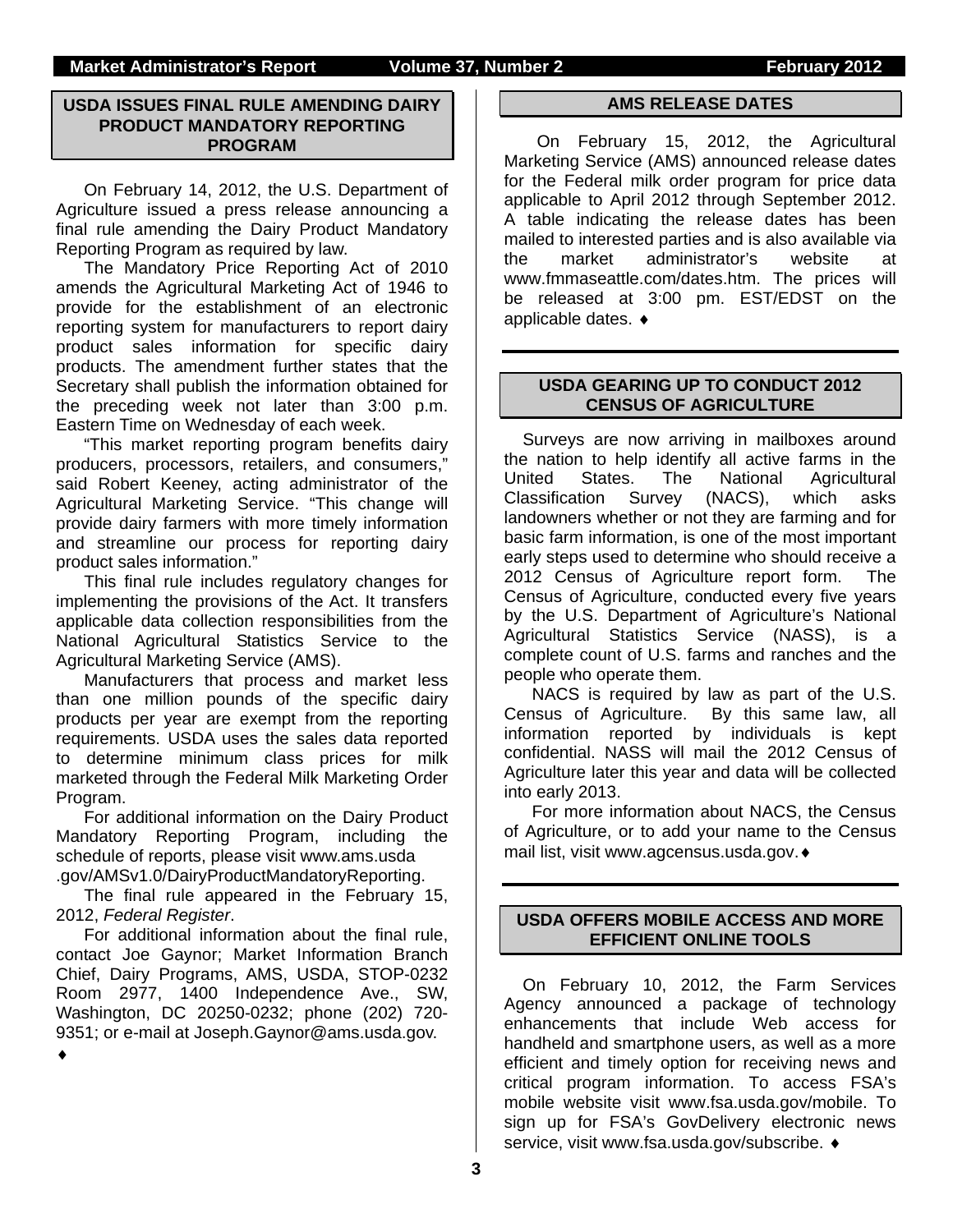|                                                                                                                     |                      | <b>PACIFIC NORTHWEST</b> |                |                                | <b>ARIZONA</b> |                |                |                                                                               |
|---------------------------------------------------------------------------------------------------------------------|----------------------|--------------------------|----------------|--------------------------------|----------------|----------------|----------------|-------------------------------------------------------------------------------|
| Minimum Class Prices (3.5% B.F.)                                                                                    | 2011                 | 2010                     | 2009           | 2008                           | 2011           | 2010           | 2009           | 2008                                                                          |
| Class I Milk (\$/cwt.)<br>.                                                                                         | \$21.03              | \$17.25                  | \$13.38        | \$19.90                        | \$21.48        | \$17.70        | \$13.83        | \$20.35                                                                       |
| Class II Milk (\$/cwt.)<br>$\mathcal{L}^{\mathcal{A}}$ . The set of $\mathcal{A}$                                   | 19.62                | 16.02                    | 11.26          | 16.24                          | 19.62          | 16.02          | 11.26          | 16.24                                                                         |
| Class III Milk (\$/cwt.)<br>$\mathcal{L}^{\mathcal{A}}$ , $\mathcal{L}^{\mathcal{A}}$ , $\mathcal{L}^{\mathcal{A}}$ | 18.37                | 14.41                    | 11.36          | 17.44                          | 18.37          | 14.41          | 11.36          | 17.44                                                                         |
| Class IV Milk (\$/cwt.)<br>$\mathcal{L}$ , and $\mathcal{L}$ , and $\mathcal{L}$                                    | 19.04                | 15.09                    | 10.89          | 14.65                          | 19.04          | 15.09          | 10.89          | 14.65                                                                         |
| <b>Producer Prices</b>                                                                                              |                      |                          |                |                                |                |                |                |                                                                               |
| Producer Price Differential (\$/cwt.)                                                                               | \$0.83               | \$1.02                   | \$0.41         | \$(0.57)                       | $+$            | $+$            | $+$            | $+$                                                                           |
| Butterfat (\$/pound)<br>and a series                                                                                | 2.1535               | 1.8535                   | 1.2571         | 1.5668                         | $\ddot{}$      | $+$            | $+$            | $\ddot{}$                                                                     |
| Protein (\$/pound)<br>$\mathcal{L}$ , and $\mathcal{L}$ , and $\mathcal{L}$                                         | 2.9663               | 2.3091                   | 2.2087         | 3.8898                         | $+$            | $+$            | $+$            | $+$                                                                           |
| Other Solids (\$/pound)<br>$\mathcal{L}^{\mathcal{A}}$ , and $\mathcal{L}^{\mathcal{A}}$ , and                      | 0.3434               | 0.1777                   | 0.0612         | 0.0555                         | $+$            | $+$            | $+$            | $+$                                                                           |
| Uniform Skim Price (\$/cwt.)<br>$\sim 100$ km $^{-1}$                                                               | $\ddag$              | $+$                      | $+$            | $\ddot{}$                      | 12.59          | 9.71           | 7.98           | 12.39                                                                         |
| Uniform Butterfat Price (\$/pound)                                                                                  | $\ddot{\phantom{1}}$ | $+$                      | $+$            | $+$                            | 2.1589         | 1.8540         | 1.2593         | 1.5739                                                                        |
| Statistical Uniform Price (\$/cwt.)<br>$\ddot{\phantom{0}}$                                                         | \$19.20              | \$15.42                  | \$11.76        | \$16.87                        | \$19.70        | \$15.86        | \$12.10        | \$17.46                                                                       |
| <b>Producer Data</b>                                                                                                |                      |                          |                |                                |                |                |                |                                                                               |
| Number of Producers<br>.                                                                                            | 610                  | 632                      | 624            | 610                            | 100            | 96             | 97             | 99                                                                            |
| Avg. Daily Production (lbs.)<br>$\sim 100$                                                                          | 36,033               | 34,727                   | 32,799         | 30,824                         | 123,778        | 120,773        | 114,171        | 114,693                                                                       |
| <b>Producer Milk Ratios</b>                                                                                         |                      |                          |                |                                |                |                |                |                                                                               |
| Class I<br>and a series and a series of the                                                                         | 27.82%               | 27.91%                   | 30.35%         | 33.07%                         | 31.22%         | 33.08%         | 35.31%         | 33.67%                                                                        |
| Class II                                                                                                            | 6.43%                | 6.64%                    | 6.53%          | 7.20%                          | 8.14%          | 8.06%          | 8.64%          | 6.46%                                                                         |
| Class III<br>and a straightful and a straight                                                                       | 39.06%               | 40.30%                   | 37.78%         | 23.62%                         | 27.74%         | 29.57%         | 28.63%         | 28.65%                                                                        |
| Class IV<br>.                                                                                                       | 26.69%               | 25.15%                   | 25.34%         | 36.10%                         | 32.90%         | 29.29%         | 27.42%         | 31.21%                                                                        |
| + Not Applicable.                                                                                                   |                      |                          |                |                                |                |                |                |                                                                               |
|                                                                                                                     |                      |                          |                |                                |                |                |                |                                                                               |
|                                                                                                                     |                      |                          |                |                                |                |                |                |                                                                               |
|                                                                                                                     |                      |                          |                | ANNUAL SUPPLEMENTAL STATISTICS |                |                |                |                                                                               |
| <b>Number of Handlers</b>                                                                                           | 2011                 | 2010                     | 2009           | 2008                           | 2011           | 2010           | 2009           |                                                                               |
| Pool Handlers<br>.                                                                                                  | 26                   | 27                       | 27             | 26                             | $\overline{7}$ | $\overline{7}$ | $\overline{7}$ |                                                                               |
| <b>Distributing Plants</b>                                                                                          | 14                   | 14                       | 15             | 16                             | 5              | 5              | 5              |                                                                               |
| Supply Plants 2/                                                                                                    | 7                    | $\overline{7}$           | $\overline{7}$ | 6                              | $\overline{1}$ | $\mathbf{1}$   | $\overline{1}$ |                                                                               |
| Cooperatives                                                                                                        | 5                    | 5                        | 5              | 5                              |                | $\overline{1}$ | $\overline{1}$ |                                                                               |
|                                                                                                                     | 5                    | 5                        | 6              | 6                              | $\Omega$       | $\Omega$       | $\Omega$       |                                                                               |
| Producer-Handlers<br>Other Plants w/ Class I Use<br>$\sim 100$ km s $^{-1}$                                         | 18                   | 23                       | 23             | 23                             | 22             | 24             | 26             |                                                                               |
| <b>Class I Route Disposition In Area</b>                                                                            |                      |                          |                |                                |                |                |                |                                                                               |
| By Pool Plants<br>a dia anala di                                                                                    | 2,035,883,230        | 2,030,391,722            | 2,056,535,792  | 2,030,404,832                  | 1,108,703,038  | 1,122,154,749  | 1,150,716,393  |                                                                               |
| By Producer-Handlers                                                                                                | 86,428,276           | 102,236,124              | 83,382,859     | 80,128,472                     | $\mathbf 0$    | $\mathbf 0$    | $\mathbf 0$    |                                                                               |
| and a straight and                                                                                                  | 91,863,758           | 93,385,918               | 88,014,635     | 80,800,670                     | 70,563,420     | 70,386,906     | 58,826,461     |                                                                               |
| By Other Plants<br>Total                                                                                            | 2,214,175,264        | 2,226,013,764            | 2,227,933,286  | 2,191,333,974                  | 1,179,266,458  | 1,192,541,655  | 1,209,542,854  |                                                                               |
| <b>Producer-Handler Data</b>                                                                                        |                      |                          |                |                                |                |                |                |                                                                               |
| % Class I Use<br>.                                                                                                  | 62.55%               | 71.73%                   | 81.78%         | 81.50%                         | 0.00%          | 0.00%          | 0.00%          | 2008<br>24<br>1,131,481,428<br>1/<br>59,790,104<br>1,191,271,532<br>${\sf R}$ |

R = Restricted. Not included. 1/ Restricted. Included with other plants. 2/ Includes Cooperative Pool Manufacturing Plants.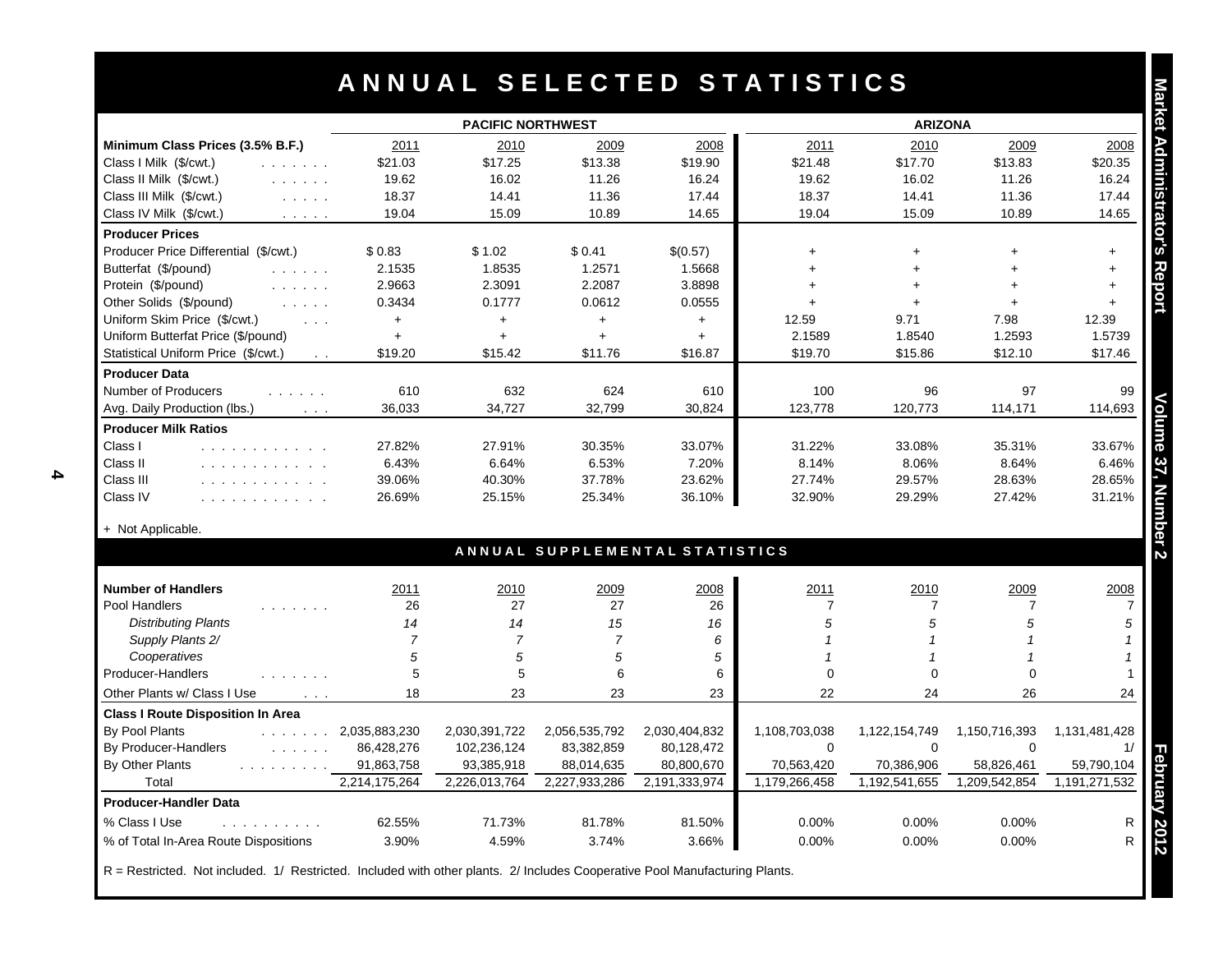# **A N N U A L S T A T I S T I C A L S U M M A R Y**

(Product pounds based upon reports of handlers)

| RECEIPTS, UTILIZATION AND                             |                               |               | <b>PACIFIC NORTHWEST</b> |               |               |               | <b>ARIZONA</b> |               |               |
|-------------------------------------------------------|-------------------------------|---------------|--------------------------|---------------|---------------|---------------|----------------|---------------|---------------|
| <b>CLASSIFICATION OF MILK</b>                         |                               | 2011          | 2010                     | 2009          | 2008          | 2011          | 2010           | 2009          | 2008          |
|                                                       |                               |               |                          |               |               |               |                |               |               |
| <b>TOTAL PRODUCER MILK</b>                            |                               | 8,022,762,894 | 8,010,815,734            | 7,470,190,925 | 6,881,681,377 | 4,517,903,674 | 4,231,876,559  | 4,042,238,490 | 4,155,785,979 |
| <b>RECEIPTS FROM OTHER SOURCES</b>                    |                               | 162,940,187   | 162,491,621              | 301,292,755   | 401,203,997   | 54,007,858    | 42,913,367     | 67,667,216    | 158,487,708   |
| OPENING INVENTORY                                     |                               | 434,280,063   | 430,553,983              | 377,911,656   | 383,862,525   | 263,576,432   | 265,370,913    | 258,105,947   | 262,885,585   |
|                                                       | TOTAL TO BE ACCOUNTED FOR     | 8,619,983,144 | 8,603,861,338            | 8,149,395,336 | 7,666,747,899 | 4,835,487,964 | 4,540,160,839  | 4,368,011,653 | 4,577,159,272 |
|                                                       |                               |               |                          |               |               |               |                |               |               |
| UTILIZATION OF RECEIPTS                               |                               |               |                          |               |               |               |                |               |               |
| Whole milk. $\ldots$ , $\ldots$ , $\ldots$ , $\ldots$ |                               | 392,495,738   | 379,189,218              | 393,133,510   | 380,554,162   | 284,970,482   | 286,185,153    | 296,657,183   | 298,233,815   |
| Flavored milk & milk drinks                           |                               | 148,800,929   | 152,331,382              | 154,526,909   | 148,769,125   | 65,573,517    | 70,655,005     | 71,460,344    | 69,778,378    |
| 2% milk                                               |                               | 830,124,023   | 824,963,349              | 833,491,328   | 825,062,287   | 408,689,083   | 416,804,412    | 446,345,249   | 441,351,854   |
| 1% milk                                               |                               | 321,634,217   | 321,486,765              | 320,846,051   | 320,361,050   | 194,878,629   | 190,520,846    | 174,763,202   | 161,723,493   |
| Skim milk                                             |                               | 326,236,756   | 336,020,456              | 338,289,364   | 338,632,576   | 149,773,749   | 153,185,820    | 156,752,539   | 154,762,235   |
| Buttermilk                                            |                               | 16,591,567    | 16,400,552               | 16,248,630    | 16,794,387    | 4,817,578     | 4,803,513      | 4,737,876     | 5,631,653     |
|                                                       | CLASS I ROUTE DISP. IN AREA   | 2,035,883,230 | 2,030,391,722            | 2,056,535,792 | 2,030,173,587 | 1,108,703,038 | 1,122,154,749  | 1,150,716,393 | 1,131,481,428 |
| Class I dispositions out of area                      |                               | 185,743,155   | 192,552,917              | 207,524,719   | 222,969,651   | 291,130,848   | 281,496,792    | 273,319,320   | 265,445,073   |
|                                                       | Other Class I usage           | 211, 156, 233 | 205,713,398              | 201,397,614   | 218,654,049   | 157,894,359   | 150,224,865    | 145,243,346   | 142,746,229   |
|                                                       | TOTAL CLASS I USE.            | 2,432,782,618 | 2,428,658,037            | 2,465,458,125 | 2,471,797,287 | 1,557,728,245 | 1,553,876,406  | 1,569,279,059 | 1,539,672,730 |
|                                                       | TOTAL CLASS II USE            | 606,704,338   | 634,609,557              | 590,216,206   | 571,218,849   | 378,009,848   | 349,669,677    | 360,188,794   | 278,257,199   |
|                                                       | TOTAL CLASS III USE           | 3,151,981,301 | 3,245,075,783            | 2,876,730,628 | 1,682,471,507 | 1,259,640,667 | 1,264,793,302  | 1,167,743,292 | 1,191,190,901 |
|                                                       | TOTAL CLASS IV USE            | 2,428,514,887 | 2,295,517,961            | 2,216,990,377 | 2,941,260,256 | 1,640,109,204 | 1,371,821,454  | 1,270,800,508 | 1,568,038,442 |
|                                                       | TOTAL ACCOUNTED FOR           | 8,619,983,144 | 8,603,861,338            | 8,149,395,336 | 7,666,747,899 | 4,835,487,964 | 4,540,160,839  | 4,368,011,653 | 4,577,159,272 |
|                                                       |                               |               |                          |               |               |               |                |               |               |
| <b>CLASSIFICATION OF RECEIPTS</b>                     |                               |               |                          |               |               |               |                |               |               |
| Producer milk:                                        | Class I                       | 2,231,875,577 | 2,236,015,823            | 2,267,280,865 | 2,276,061,722 | 1,410,486,919 | 1,400,047,543  | 1,427,303,872 | 1,399,209,088 |
|                                                       | Class II                      | 515,923,911   | 531,958,041              | 488,060,493   | 495,294,726   | 367,698,892   | 341,221,373    | 349,228,884   | 268,644,468   |
|                                                       | Class III                     | 3,133,831,191 | 3,228,180,747            | 2,821,905,244 | 1,625,745,493 | 1,253,162,990 | 1,251,220,548  | 1,157,166,627 | 1,190,822,447 |
|                                                       | Class IV                      | 2,141,132,215 | 2,014,661,123            | 1,892,944,323 | 2,484,579,436 | 1,486,554,873 | 1,239,387,095  | 1,108,539,107 | 1,297,109,976 |
| Other receipts:                                       | Class I                       | 200,907,041   | 192,642,214              | 198, 177, 260 | 195,735,565   | 147,241,326   | 153,828,863    | 325,773,163   | 421,373,293   |
|                                                       | Class II                      | 90,780,427    | 102,651,516              | 102,155,713   | 75,847,397    | 2/            | 2/             | 1/            | 1/            |
|                                                       | Class III<br>$\mathbf{r}$     | 18,150,110    | 16,895,036               | 54,825,384    | 56,726,014    | 2/            | 2/             | 1/            | 1/            |
|                                                       | Class IV                      | 287,382,672   | 280,856,838              | 324,046,054   | 456,757,546   | 170,342,964   | 154,455,417    | 1/            | 1/            |
| Avg. daily producer receipts                          | $\mathbf{1}$ and $\mathbf{1}$ | 21,980,172    | 21,947,440               | 20,466,277    | 18,802,408    | 12,377,818    | 11,594,182     | 11,074,626    | 11,354,607    |
| Change From Previous Year                             | $\sim 10$                     | 0.15%         | 7.24%                    | 8.85%         | $-2.46%$      | 6.76%         | 4.69%          | $-2.47%$      | 9.10%         |
| Avg. daily Class I use                                | and a straight and            | 6,665,158     | 6,653,858                | 6,754,680     | 6,753,545     | 4,267,749     | 4,257,196      | 4,299,395     | 4,206,756     |
| Change From Previous Year                             | $\sim$ $\sim$                 | 0.17%         | $-1.49%$                 | 0.02%         | 0.39%         | 0.25%         | $-0.98%$       | 2.20%         | 0.22%         |

1/ Restricted - Included with Class I. 2/ Restricted - Included with Class IV.

# **Market Administrator's Report Volume 37, Number 2**Market Administrator's Report

Volume 37, Number 2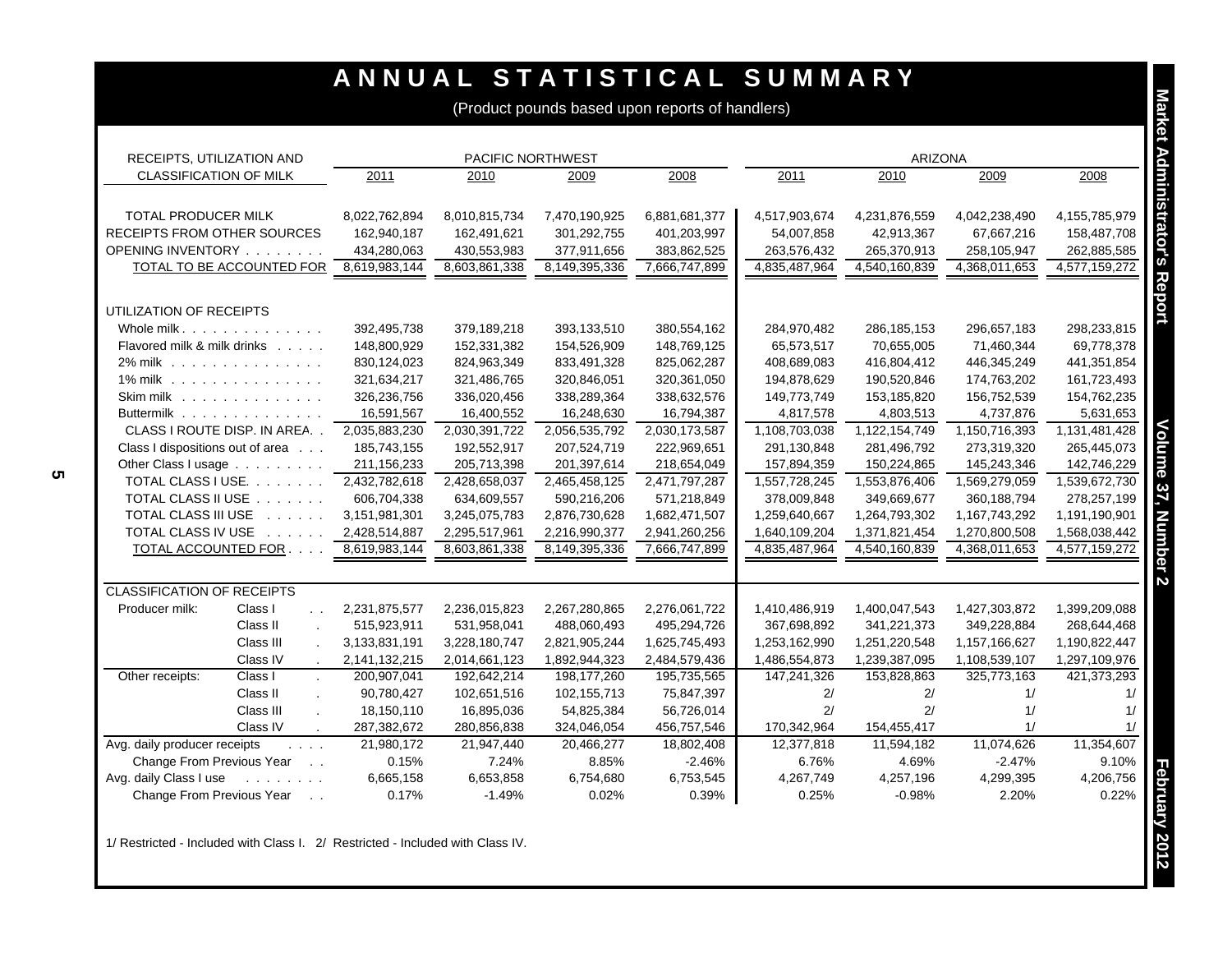|                                                                                                                                                   |                      | <b>PACIFIC NORTHWEST</b> |                |                                 | <b>ARIZONA</b>          |                            |                            |                                   |
|---------------------------------------------------------------------------------------------------------------------------------------------------|----------------------|--------------------------|----------------|---------------------------------|-------------------------|----------------------------|----------------------------|-----------------------------------|
| Minimum Class Prices (3.5% B.F.)                                                                                                                  | Jan 2012             | Dec 2011                 | Jan 2011       | Dec 2010                        | Jan 2012                | Dec 2011                   | Jan 2011                   | Dec 2010                          |
| Class I Milk (\$/cwt.)                                                                                                                            | \$20.70              | \$20.37                  | \$17.10        | \$18.86                         | \$21.15                 | \$20.82                    | \$17.55                    | \$19.31                           |
| Class II Milk (\$/cwt.)<br>and a straight                                                                                                         | 17.67                | 18.08                    | 16.79          | 15.77                           | 17.67                   | 18.08                      | 16.79                      | 15.77                             |
| Class III Milk (\$/cwt.)<br>$\mathcal{L}^{\mathcal{A}}$ , $\mathcal{L}^{\mathcal{A}}$ , $\mathcal{L}^{\mathcal{A}}$ , $\mathcal{L}^{\mathcal{A}}$ | 17.05                | 18.77                    | 13.48          | 13.83                           | 17.05                   | 18.77                      | 13.48                      | 13.83                             |
| Class IV Milk (\$/cwt.)<br>$\mathcal{L}^{\mathcal{A}}$ . The contract of                                                                          | 16.56                | 16.87                    | 16.42          | 15.03                           | 16.56                   | 16.87                      | 16.42                      | 15.03                             |
| <b>Producer Prices</b>                                                                                                                            |                      |                          |                |                                 |                         |                            |                            |                                   |
| Producer Price Differential (\$/cwt.)                                                                                                             | \$0.71               | \$(0.72)                 | \$2.09         | \$1.49                          | $\ddot{}$               | $\ddot{}$                  | $\ddot{}$                  | $+$                               |
| Butterfat (\$/pound)<br>and a straight                                                                                                            | 1.7178               | 1.7443                   | 2.0239         | 1.7952                          | $\ddot{+}$              | $\ddot{+}$                 |                            | $\ddot{\phantom{1}}$              |
| Protein (\$/pound)<br>and a straight                                                                                                              | 2.7326               | 3.3404                   | 1.7590         | 2.1706                          | $+$                     | $+$                        | $+$                        | $+$                               |
| Other Solids (\$/pound)<br>and the same                                                                                                           | 0.5032               | 0.4683                   | 0.2002         | 0.1852                          | $+$                     | $+$                        | $\ddotmark$                | $+$                               |
| Uniform Skim Price (\$/cwt.)<br>$\sim$ $\sim$                                                                                                     | $+$                  | $+$                      | $+$            | $+$                             | 12.52                   | 12.74                      | 9.61                       | 9.61                              |
| Uniform Butterfat Price (\$/pound)                                                                                                                | $+$                  | $+$                      | $+$            | $+$                             | 1.7264                  | 1.7944                     | 1.9878                     | 1.8874                            |
| Statistical Uniform Price (\$/cwt.)<br>$\sim 10$                                                                                                  | \$17.76              | \$18.05                  | \$15.57        | \$15.32                         | \$18.12                 | \$18.57                    | \$16.23                    | \$15.88                           |
| <b>Producer Data</b>                                                                                                                              |                      |                          |                |                                 |                         |                            |                            |                                   |
| <b>Number of Producers</b><br>.                                                                                                                   | 630 *                | 518                      | 630            | 633                             | $101 *$                 | 101                        | 100                        | 100                               |
| Avg. Daily Production (lbs.)<br>$\sim 100$                                                                                                        | 35,900 *             | 36,183                   | 34,193         | 33,516                          | 131,091 *               | 123,306                    | 124,082                    | 120,484                           |
| <b>Producer Milk Ratios</b>                                                                                                                       |                      |                          |                |                                 |                         |                            |                            |                                   |
| Class I<br>.                                                                                                                                      | 27.76%               | 32.80%                   | 28.35%         | 29.45%                          | 29.54%                  | 30.78%                     | 32.88%                     | 31.30%                            |
| Class II<br>.                                                                                                                                     | 5.95%                | 5.75%                    | 6.17%          | 5.98%                           | 8.63%                   | 6.93%                      | 9.13%                      | 8.29%                             |
| Class III<br>.                                                                                                                                    | 38.74%               | 28.31%                   | 39.63%         | 39.43%                          | 22.44%                  | 28.72%                     | 26.52%                     | 22.98%                            |
| Class IV<br>.                                                                                                                                     | 27.55%               | 33.14%                   | 25.85%         | 25.14%                          | 39.39%                  | 33.57%                     | 31.47%                     | 37.43%                            |
|                                                                                                                                                   |                      |                          |                |                                 |                         |                            |                            |                                   |
|                                                                                                                                                   |                      |                          |                |                                 |                         |                            |                            |                                   |
| + Not Applicable.<br>* Preliminary.                                                                                                               |                      |                          |                | MONTHLY SUPPLEMENTAL STATISTICS |                         |                            |                            |                                   |
| <b>Number of Handlers</b>                                                                                                                         |                      |                          |                |                                 |                         |                            |                            |                                   |
|                                                                                                                                                   | Dec 2011<br>23       | Nov 2011<br>26           | Dec 2010<br>26 | Nov 2010                        | Dec 2011<br>7           | Nov 2011<br>$\overline{7}$ | Dec 2010<br>$\overline{7}$ |                                   |
| Pool Handlers<br>.                                                                                                                                | 14                   | 14                       | 14             | 26<br>14                        | 5                       | 5                          | 5                          | Nov 2010                          |
| <b>Distributing Plants</b>                                                                                                                        | $\overline{4}$       | $\overline{7}$           | $\overline{7}$ | $\overline{7}$                  | $\overline{\mathbf{1}}$ |                            |                            |                                   |
| Supply Plants 1/                                                                                                                                  | 5                    | 5                        |                |                                 | $\overline{\mathbf{1}}$ | 1                          |                            |                                   |
| Cooperatives                                                                                                                                      | 5                    | 5                        | 5<br>5         | 5<br>5                          | $\Omega$                | $\Omega$                   | $\Omega$                   |                                   |
| Producer-Handlers<br>Other Plants w/ Class I Use<br>$\mathcal{L}^{\mathcal{A}}$ and $\mathcal{L}^{\mathcal{A}}$                                   | 17                   | 18                       | 22             | 22                              | 23                      | 24                         | 23                         |                                   |
| <b>Class I Route Disposition In Area</b>                                                                                                          |                      |                          |                |                                 |                         |                            |                            |                                   |
|                                                                                                                                                   | $\ldots$ 177,343,104 | 175,444,098              | 174,867,773    | 176,492,078                     | 93,815,320              | 96,201,416                 | 96,097,716                 | 24<br>97,654,925                  |
| By Pool Plants<br>By Producer-Handlers                                                                                                            | 7,338,332            | 7,362,105                | 8,754,709      | 8,697,198                       | $\Omega$                | $\Omega$                   | $\Omega$                   |                                   |
| and a straight and a straight                                                                                                                     | 7,784,258 *          | 8,049,920                | 10,194,890     | 8,410,880                       | 5,886,556 *             | 5,893,064                  | 7,173,168                  |                                   |
| By Other Plants<br>Total                                                                                                                          | 192,465,694          | 190,856,123              | 193,817,372    | 193,600,156                     | 99,701,876              | 102.094.480                | 103,270,884                |                                   |
|                                                                                                                                                   |                      |                          |                |                                 |                         |                            |                            |                                   |
| <b>Producer-Handler Data</b><br>% Class I Use<br>.                                                                                                | 64.35%               | 65.77%                   | 62.54%         | 63.77%                          | 0.00%                   | 0.00%                      | 0.00%                      | 6,971,132<br>104,626,057<br>0.00% |

Preliminary. 1/ Includes Cooperative Pool Manufacturing Plants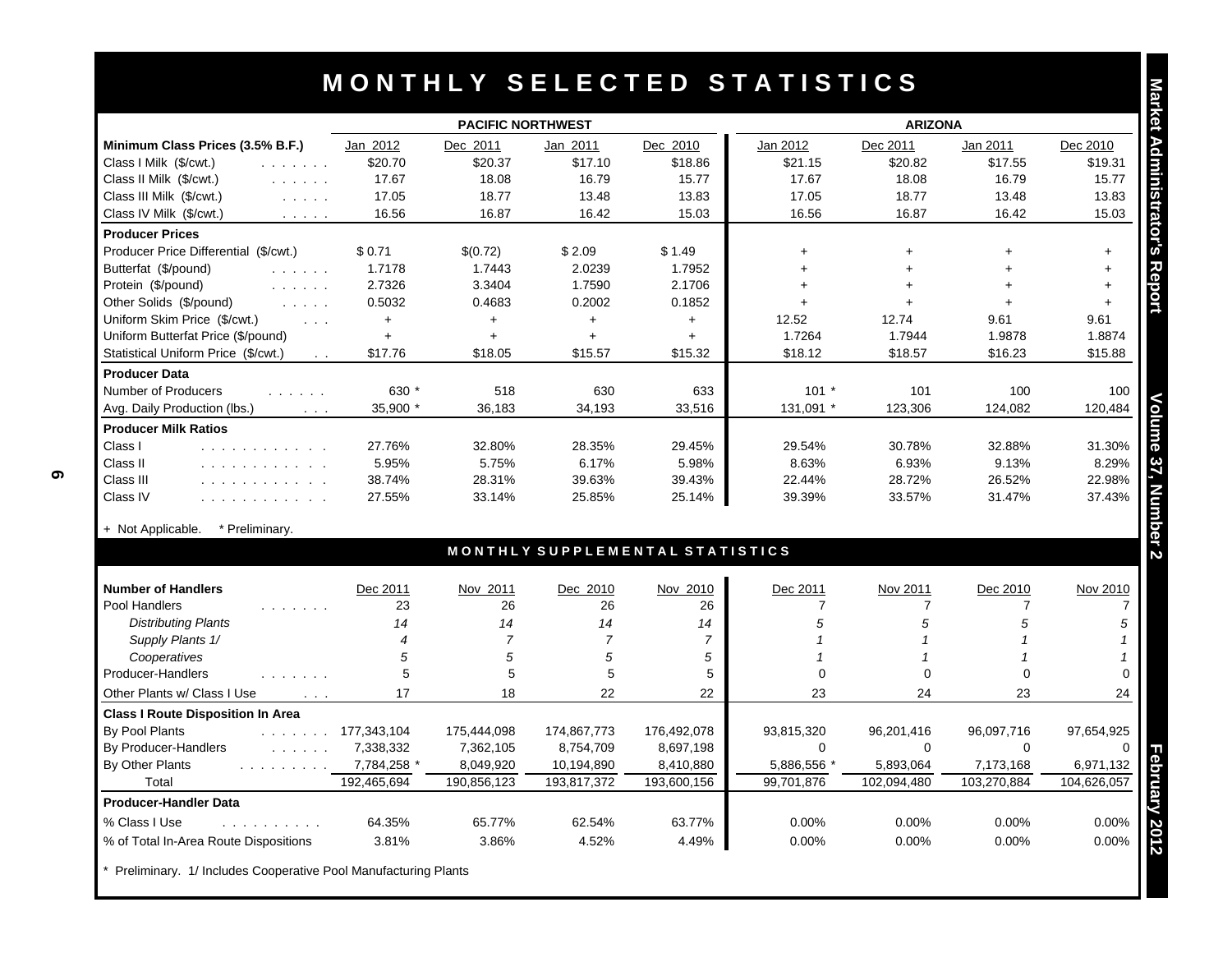| RECEIPTS, UTILIZATION AND         |                                      | PACIFIC NORTHWEST |             |             |             | <b>ARIZONA</b> |             |             |             |
|-----------------------------------|--------------------------------------|-------------------|-------------|-------------|-------------|----------------|-------------|-------------|-------------|
| <b>CLASSIFICATION OF MILK</b>     |                                      | Jan 2012          | Dec 2011    | Jan 2011    | Dec 2010    | Jan 2012       | Dec 2011    | Jan 2011    | Dec 2010    |
| TOTAL PRODUCER MILK               |                                      | 701,120,758       | 581,020,887 | 667,787,395 | 657,677,439 | 410,445,330    | 386,072,110 | 384,653,480 | 373,499,231 |
| RECEIPTS FROM OTHER SOURCES       |                                      | 16,724,959        | 12,336,269  | 12,408,437  | 10,121,214  | 3,700,245      | 4,801,469   | 2,582,121   | 2,560,445   |
| OPENING INVENTORY                 |                                      | 35,287,001        | 34,009,035  | 35,368,361  | 37,146,297  | 22,054,647     | 22,455,042  | 21,096,547  | 22,736,621  |
| TOTAL TO BE ACCOUNTED FOR         |                                      | 753,132,718       | 627,366,191 | 715,564,193 | 704,944,950 | 436,200,222    | 413,328,621 | 408,332,148 | 398,796,297 |
| UTILIZATION OF RECEIPTS           |                                      |                   |             |             |             |                |             |             |             |
| Whole milk.                       |                                      | 33,265,491        | 34,021,113  | 32,910,741  | 32,905,570  | 25,028,684     | 24,442,862  | 24,179,840  | 24,510,018  |
| Flavored milk & milk drinks       |                                      | 12,874,703        | 14,472,113  | 13,231,997  | 14,598,554  | 5,654,116      | 6,148,340   | 6,618,043   | 6,653,570   |
| 2% milk                           |                                      | 71,355,846        | 73,198,868  | 70,431,960  | 71,459,560  | 36,202,797     | 35,006,216  | 35,769,248  | 35,694,174  |
| 1% milk                           |                                      | 28,420,210        | 27,282,281  | 28,520,281  | 26,892,513  | 17,818,420     | 15,827,305  | 17,497,906  | 16,079,782  |
| Skim milk                         |                                      | 27,397,012        | 26,935,208  | 28,900,899  | 27,691,652  | 13,356,805     | 11,953,719  | 13,792,102  | 12,704,068  |
| Buttermilk                        |                                      | 1,318,305         | 1,433,521   | 1,252,486   | 1,319,924   | 411,113        | 436,878     | 402,407     | 456,104     |
| CLASS I ROUTE DISP. IN AREA       |                                      | 174,631,567       | 177,343,104 | 175,248,364 | 174,867,773 | 98,471,935     | 93,815,320  | 98,259,546  | 96,097,716  |
| Class I dispositions out of area  |                                      | 16,476,259        | 16,531,963  | 14,279,659  | 15,147,016  | 25,343,987     | 25,373,272  | 22,672,111  | 23,301,881  |
| Other Class I usage               |                                      | 17,224,061        | 14,933,195  | 17,166,278  | 19,103,111  | 9,701,454      | 12,307,495  | 16,568,564  | 10,932,635  |
| TOTAL CLASS I USE.                |                                      | 208,331,887       | 208,808,262 | 206,694,301 | 209,117,900 | 133,517,376    | 131,496,087 | 137,500,221 | 130,332,232 |
| TOTAL CLASS II USE                |                                      | 51,420,846        | 40,055,484  | 48,006,242  | 45,444,318  | 36,001,771     | 27,380,381  | 35,744,918  | 31,543,559  |
| TOTAL CLASS III USE               |                                      | 272,839,371       | 164,458,921 | 266,731,290 | 262,748,242 | 92,087,235     | 110,873,702 | 102,222,166 | 86,432,457  |
| TOTAL CLASS IV USE                |                                      | 220,540,614       | 214,043,524 | 194,132,360 | 187,634,490 | 174,593,840    | 143,578,451 | 132,864,843 | 150,488,049 |
| TOTAL ACCOUNTED FOR               |                                      | 753,132,718       | 627,366,191 | 715,564,193 | 704,944,950 | 436,200,222    | 413,328,621 | 408,332,148 | 398,796,297 |
| <b>CLASSIFICATION OF RECEIPTS</b> |                                      |                   |             |             |             |                |             |             |             |
| Producer milk:                    | Class I<br>$\sim$ $\sim$             | 194,611,089       | 190,556,629 | 189,346,569 | 193,661,660 | 121,257,421    | 118,822,975 | 126,477,065 | 116,892,755 |
|                                   | Class II<br>$\overline{\phantom{a}}$ | 41,700,200        | 33,424,509  | 41,210,326  | 39,350,301  | 35,432,698     | 26,747,289  | 35,126,579  | 30,945,465  |
|                                   | Class III                            | 271,645,207       | 164,458,921 | 264,647,507 | 259,323,797 | 92,087,235     | 110,873,702 | 102,028,417 | 85,843,310  |
|                                   | Class IV                             | 193,164,262       | 192,580,828 | 172,582,993 | 165,341,681 | 161,667,976    | 129,628,144 | 121,021,419 | 139,817,701 |
| Other receipts:                   | Class I                              | 13,720,798        | 18,251,633  | 17,347,732  | 15,456,240  | 12,259,955     | 12,673,112  | 11,023,156  | 13,439,477  |
|                                   | Class II                             | 9,720,646         | 6,630,975   | 6,795,916   | 6,094,017   | 1/             | 1/          | 1/          |             |
|                                   | Class III                            | 1,194,164         | $\mathbf 0$ | 2,083,783   | 3,424,445   | 1/             | 1/          | 1/          |             |
|                                   | Class IV                             | 27,376,352        | 21,462,696  | 21,549,367  | 22,292,809  | 13,494,937     | 14,583,399  | 12,655,512  | 11,857,589  |
| Avg. daily producer receipts      | $\sim$ $\sim$ $\sim$ $\sim$          | 22,616,799        | 18,742,609  | 21,541,529  | 21,215,401  | 13,240,172     | 12,453,939  | 12,408,177  | 12,048,362  |
| Change From Previous Year         |                                      | 4.99%             | $-11.66%$   | $-2.58%$    | 6.31%       | 6.71%          | 3.37%       | 7.80%       | 8.02%       |
| Avg. daily Class I use            | and a straight and                   | 6,720,383         | 6,735,750   | 6,667,558   | 6,745,739   | 4,307,012      | 4,241,809   | 4,435,491   | 4,204,266   |
| Change From Previous Year         |                                      | 0.79%             | $-0.15%$    | $-1.29%$    | $-4.27%$    | $-2.90%$       | 0.89%       | 3.22%       | $-5.21%$    |